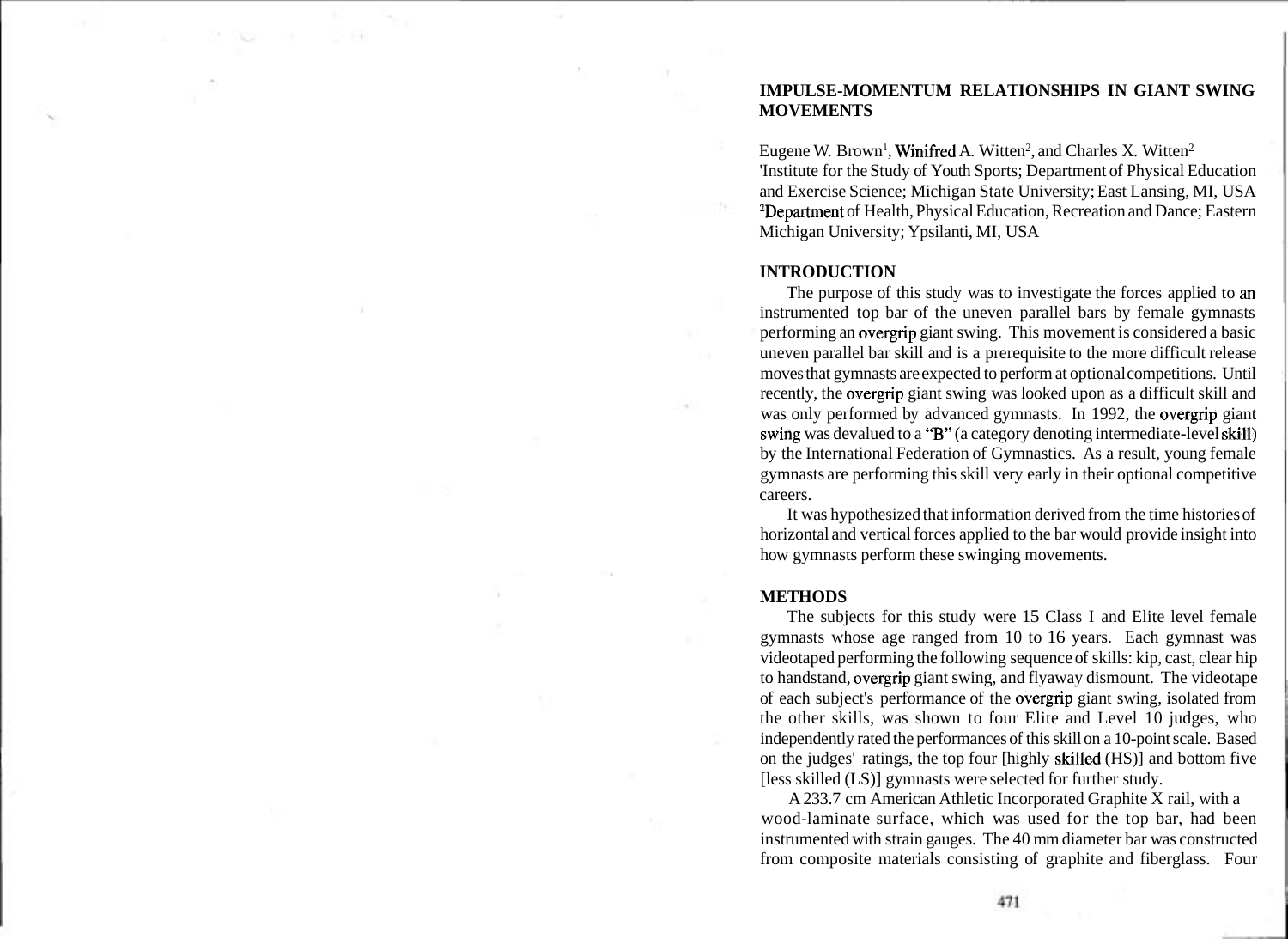Measurement Group CEA-06-250UWw-350 electrical resistance strain gauges had been bonded to the surface of the bar 25 cm from the end in a differential configuration. One set of gauges had been placed on the top of the bar to collect vertical strain values, and another set had been placed orthogonally to collect horizontal strain values. A sampling rate of 100 Hz was used for these strain gauges.

Prior to the gymnasts' performances of the sequence of skills, a series of calibration tests were performed on the bar, The bar was calibrated statically by suspending known loads ranging from 9.8 to 133.7 kg. A metal device was constructed to hold the weights during calibration. The device was constructed so that two clamps could be placed on the uneven parallel bar and hold weights which were placed in a basket suspended from the clamps. The loads were applied first in one direction, and then the bar was rotated 90 degrees and the loads were reapplied. This procedure permitted the calibration of the bar for both horizontal and vertical strain. The calibration process included tests for linearity and independence of vertical and horizontal forces. Cross talk was determined by applying a force to one channel while measuring outputs to the other channel. Results of the calibration tests showed linearity to within 1.1 % and nearly complete independence of the horizontal and vertical strain.

Additional details of the methods employed in this study can be found in a prior study by Witten, Brown, Witten, and Wells (1996).

## **RESULTS AND DISCUSSION**

The overgrip giant swing was the only element of the sequence of skills, performed by the gymnasts, investigated in this study. Table 1 contains a summary of the horizontal and vertical impulses applied to the bar in the overgrip giant swing and their influences on the velocities of the subjects' centers of gravity.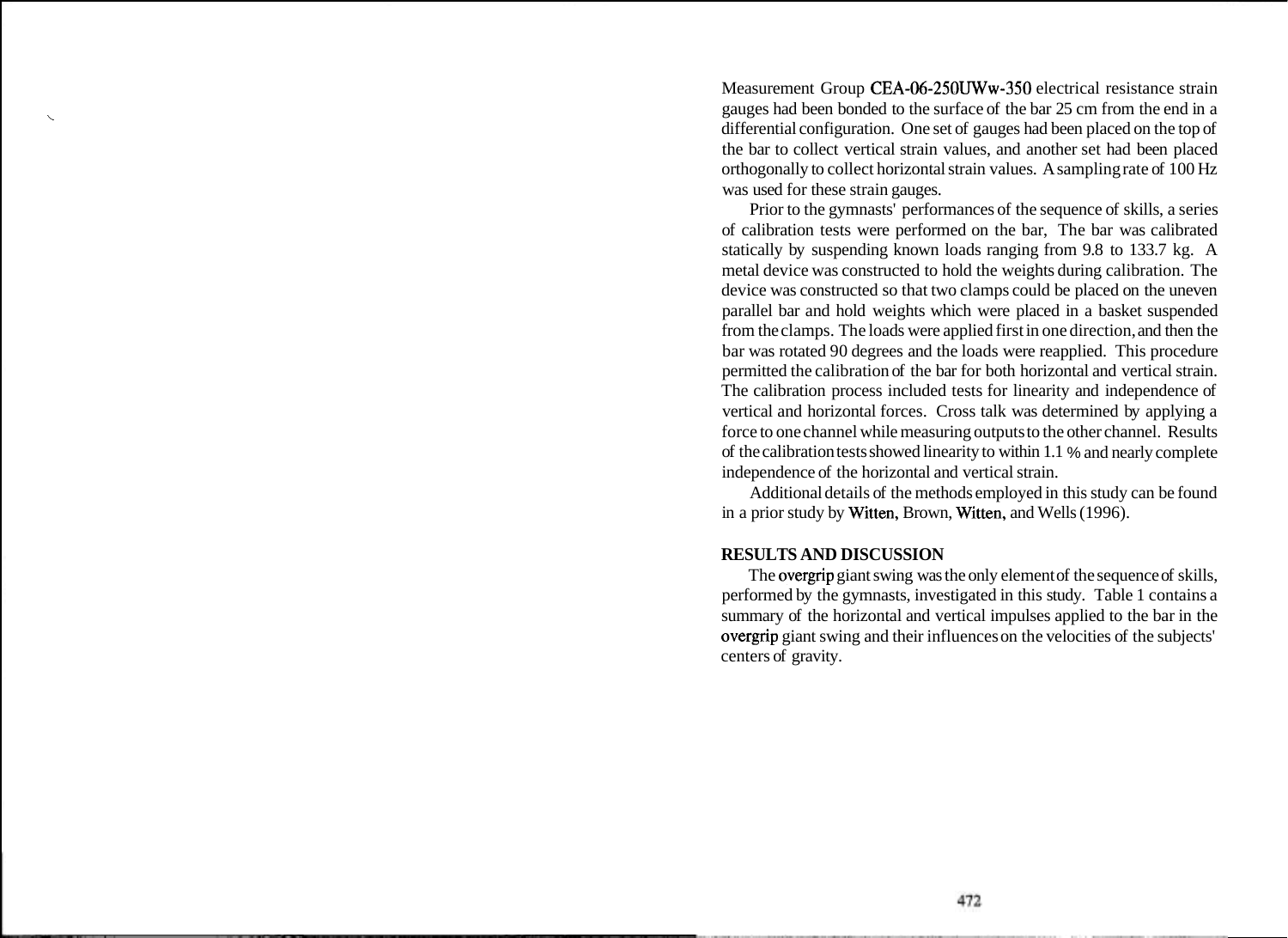#### Table 1.

Performance Parameters in the Overgrip Giant Swing

| Parameter*                           |          |          |          |          |
|--------------------------------------|----------|----------|----------|----------|
| subject no.                          |          |          |          | 16       |
| mass (kg)                            | 39.49    | 40.29    | 34.59    | 44.05    |
| Zstatic $\text{imp.}_{\text{v}}(Ns)$ | $-759.3$ | $-762.8$ | $-739.7$ | $-1201.$ |
| Zimpulse <sub>(Ns)</sub>             | $-786.0$ | $-778.6$ | $-763.6$ | $-1224.$ |
| Σimpulse dif. (Ns)                   | $-26.7$  | $-15.8$  | $-23.9$  | $-23.2$  |
| $\Sigma$ impulse (Ns)                | $-33.1$  | 9.7      | 8.2      | $-36.8$  |
| $\Delta V$ <sub>x</sub> (m/s)        | 0.83     | $-0.24$  | $-0.24$  | 0.83     |
| $\Delta V_{v}$ (m/s)                 | 0.68     | 0.39     | 0.69     | 0.53     |

| subject no.                                   | Group LS |          |          |          |          |  |
|-----------------------------------------------|----------|----------|----------|----------|----------|--|
|                                               |          |          | Q        |          | 17       |  |
| mass (kg)                                     | 31.17    | 44.41.   | 31.07    | 29.45    | 45.89    |  |
| Zstatic $\lim_{y \to y} (Ns)$                 | $-636.0$ | $-1006.$ | $-566.9$ | $-479.6$ | $-1188.$ |  |
| $\overline{\Sigma}$ impulse <sub>v</sub> (Ns) | $-623.5$ | $-1020.$ | $-579.2$ | $-497.0$ | $-1212.$ |  |
| Zimpulse dif., $(Ns)$                         | 12.5     | $-13.9$  | $-12.3$  | $-17.4$  | $-24.0$  |  |
| $\overline{\text{Zimpulse}_{x}(\text{Ns})}$   | $-32.0$  | $-40.4$  | $-35.4$  | $-18.2$  | $-17.6$  |  |
| $\Delta V_{\rm g}$ (m/s)                      | 1.03     | 0.91     | 1.14     | 0.62     | 0.38     |  |
| $\Delta V_{y}$ (m/s)                          | $-0.40$  | 0.31     | 0.39     | 0.59     | 0.52     |  |

\*The following definitions apply to the parameters included in this table:

- Zstatic lmp.<sub>y</sub> sum of the static impulse applied to the bar in the vertical direction which is equal to the product of the subject's weight and time to complete the overgrip giant swing.
- Zimpulse sum of the impulse applied to the bar in the vertical direction which is equal to the area under the vertical force-time curve in the performance of the overgrip giant swing.

Zimpulse dif.<sub>y</sub> - difference between  $\Sigma$ impulse<sub>y</sub> and Zstatic imp.<sub>y</sub>

- $\Sigma$ impulse $\frac{1}{x}$  sum of the impulse applied to the bar in the horizontal direction which is equal to the area under the horizontal force-time curve in the performance of the overgrip giant swing.
- $\Delta V$ , (m/s) change in horizontal velocity of the center of mass of the gymnast from the start to the finish of the overgrip giant swing associated with  $\Sigma$ impulse<sub>r</sub>.